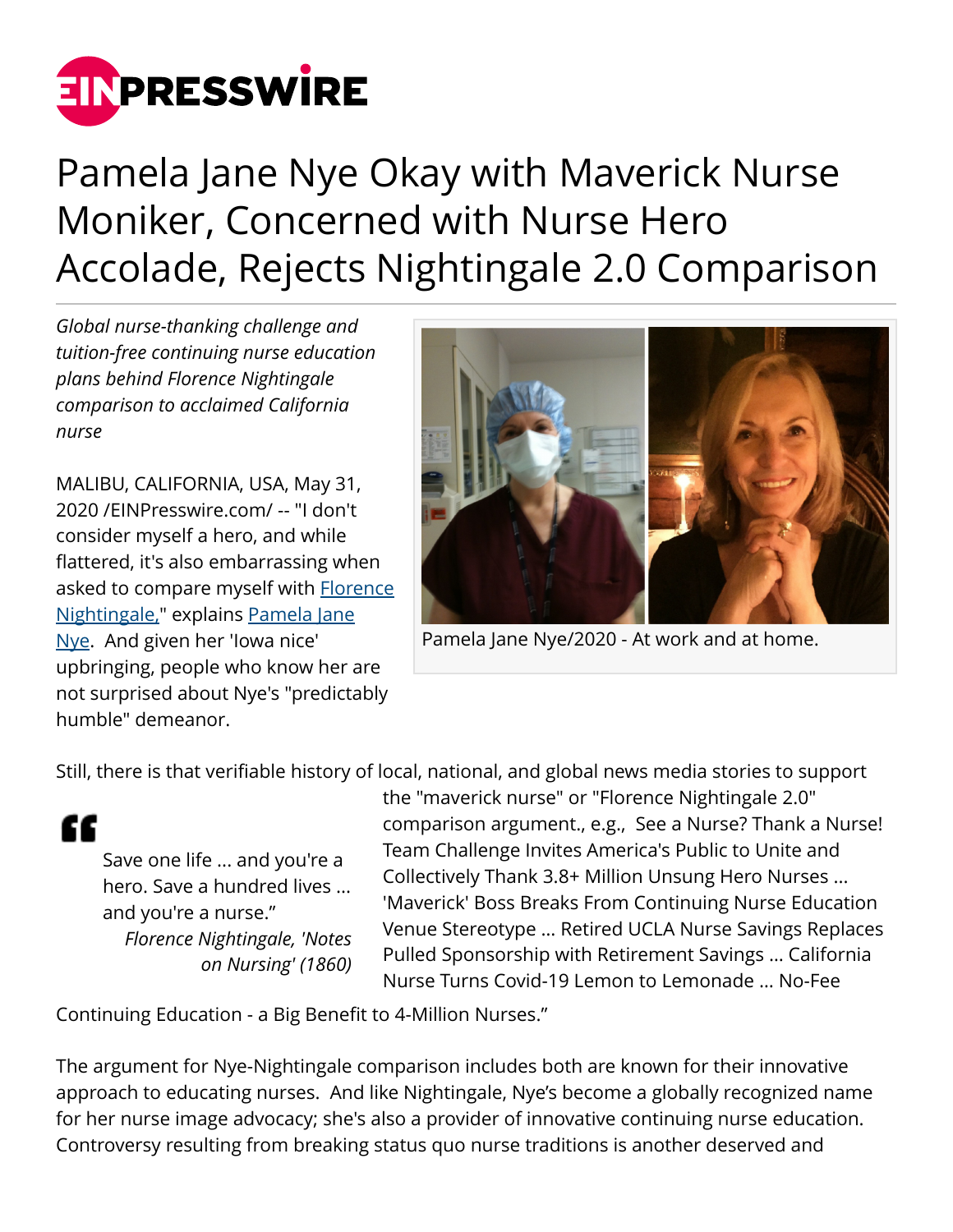mutually shared attribute. It's also the only comparison to which Nye pleads "guilty."

It's also Nye who leads the argument against the Nye-Nightingale comparison, stating, "While deeply humbled, there truly is no comparison when it comes to the sacrifices Florence made, beginning with the care she gave to wounded and dying military soldiers. The same applies to the life-saving nurse healthcare changes for which Florence was singularly responsible."

"What I can accept," Nye concedes, "is that Florence Nightingale was and remains a motivating influence for much of the nurse-related changes I've been able to accomplish, particularly" Nye adds, "those things I'm currently planning to accomplish."

By "those things," Nye's referring to her ambitious and innovative tuition-free continuing nurse education plans, and her even more ambitious Operation Scrubs' See a Nurse? Thank a Nurse! Team Challenge.

Regarding her surprise retirement notice tendered after her story-book climb to the peak of an acclaimed nursing career, Nye explained, "I am blessed to have achieved all of my nursing career goals, and then some. Now I'm going to be a full-time nurse image advocate and innovative nurse educator. I want to champion positive nurse awareness. I want to change what and how nurses receive their licenserequired continuing education. I also want to find creative and tradition-



Florence Nightingale, OM, RRC, DStJ was a trailblazing figure in nursing who greatly affected 19th- and 20th-century policies around proper medical care. She was known for her night rounds to aid the wounded, establishing her image as the 'Lady with the Lamp'



Pamela Jane Nye / Nursing Career Photo History (1974 - 2019)